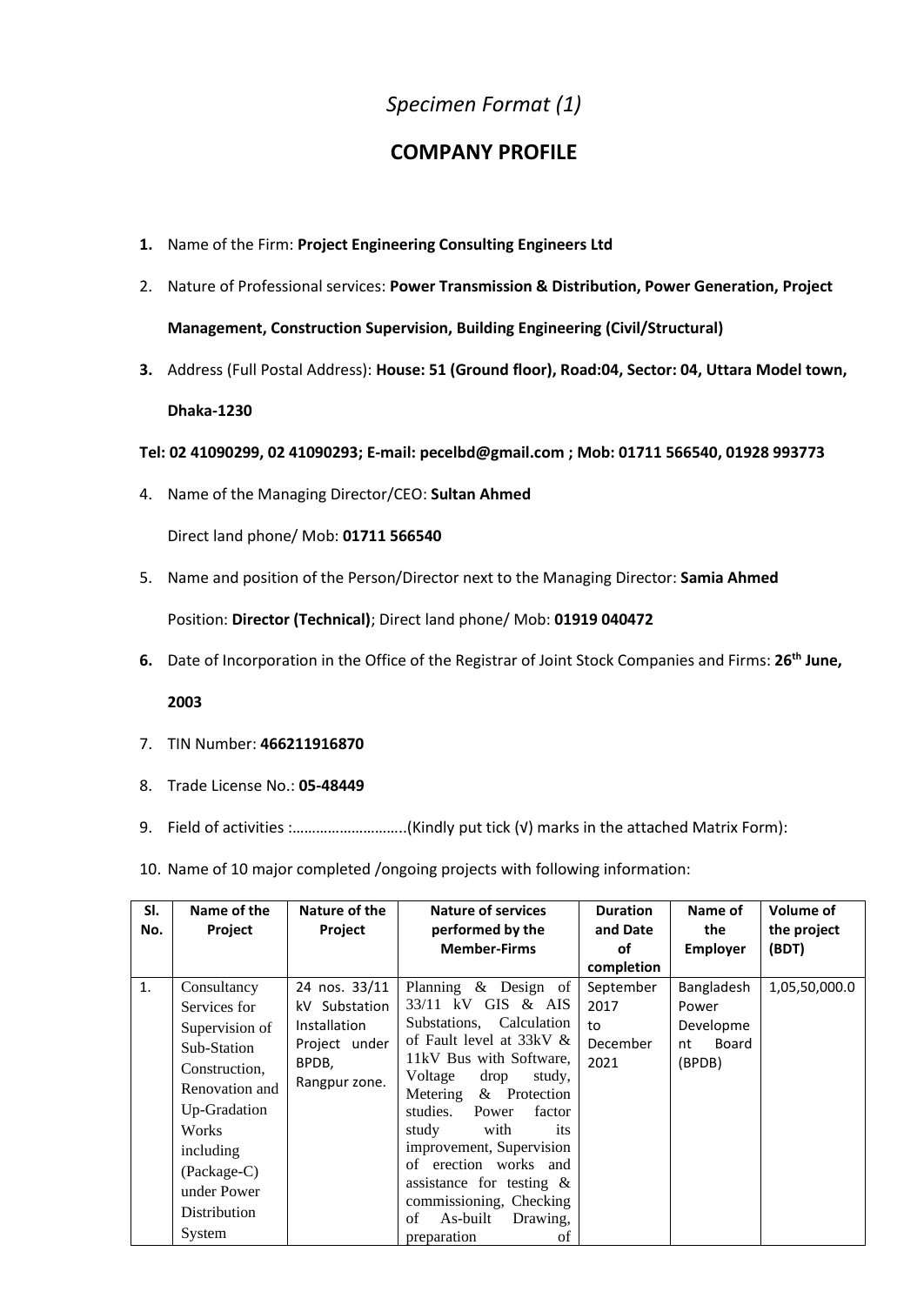| SI.<br>No. | Name of the<br>Project                                                                                                                                                                                                                                                                                                                       | Nature of the<br>Project                                                                  | <b>Nature of services</b><br>performed by the<br><b>Member-Firms</b>                                                                                                                                                                                                                                                                                                                                                                                                                                                                                                                                                                                                                                                                                                               | <b>Duration</b><br>and Date<br>of<br>completion | Name of<br>the<br><b>Employer</b>                             | <b>Volume of</b><br>the project<br>(BDT) |
|------------|----------------------------------------------------------------------------------------------------------------------------------------------------------------------------------------------------------------------------------------------------------------------------------------------------------------------------------------------|-------------------------------------------------------------------------------------------|------------------------------------------------------------------------------------------------------------------------------------------------------------------------------------------------------------------------------------------------------------------------------------------------------------------------------------------------------------------------------------------------------------------------------------------------------------------------------------------------------------------------------------------------------------------------------------------------------------------------------------------------------------------------------------------------------------------------------------------------------------------------------------|-------------------------------------------------|---------------------------------------------------------------|------------------------------------------|
|            | Development<br>Project,<br>Rangpur Zone<br>of BPDB.                                                                                                                                                                                                                                                                                          |                                                                                           | Engineering<br>Report,<br>Detailed<br>network<br>planning and design in<br>total 30 nos 33/11 kV<br>substations.                                                                                                                                                                                                                                                                                                                                                                                                                                                                                                                                                                                                                                                                   |                                                 |                                                               |                                          |
| 2.         | Supervision of<br>Sub-Station<br>Construction<br>and Renovation<br>Works<br>including of<br>Power System<br>Distribution<br>Development<br>Project,<br>Cumilla Zone,<br>BPDB,<br>Cumilla. (JV<br>with IRGDSL)<br>(Package No:<br>$SD-1)$<br>$[Lot-I]$                                                                                        | 33 nos. 33/11<br>kV Substation<br>Installation<br>Project under<br>BPDB, Cumilla<br>zone. | Feasibility Study, Survey,<br>Planning & Design of<br>33/11 kV GIS & AIS<br>Substations, Calculation<br>of Fault level at 33kV &<br>11kV Bus with Software,<br>Voltage<br>drop<br>study,<br>Metering<br>& Protection<br>studies,<br>Power<br>factor<br>study<br>with<br>its<br>improvement, Supervision<br>of erection works and<br>assistance for testing &<br>commissioning,<br>Detail<br>Feasibility Study, Survey,<br>design and drawing of<br><b>SCAD</b><br>A<br>System,<br>$% \left( \left( \mathcal{A},\mathcal{A}\right) \right) =\left( \mathcal{A},\mathcal{A}\right)$ of<br>As-built<br>Checking<br>Drawing, preparation of<br>Engineering<br>Report,<br>Detailed<br>network<br>planning and design. In<br>total 35 nos 33/11 kv<br>substations under Cumilla<br>zone. | September<br>2017<br>to<br>December<br>2021     | Bangladesh<br>Power<br>Developme<br>nt<br>Board<br>(BPDB      | 1,41,35,100.3                            |
| 3.         | Consultant<br>services of<br>Engineering<br>Supervision &<br>Design, for<br>Electrical<br>Distribution<br>System of<br>Patuakhali Palli<br><b>Bidyut Samity</b><br>(Betagi, Taltali,<br>Kalapara,<br>Barguna,<br>Amtali) under<br>Distribution<br>Network<br>Expansion for<br>100% Rural<br>Electrification<br>Program<br>(RRKB)<br>Project. | Electrical<br>Distribution<br>Network<br>Expansion<br>&<br>Improvement<br>Project         | Feasibility Study, Survey,<br><b>Staking</b><br>Design,<br>and<br>Construction Supervision<br>of<br>33KV,<br>11KV<br>distribution<br>lines,<br>11/0.415KV<br>33/11KV,<br>sub-stations<br>including<br>material<br>estimates,<br>of closeout<br>preparation<br>documents<br>other<br>and<br>related works.                                                                                                                                                                                                                                                                                                                                                                                                                                                                          | <b>July 2017</b><br>to<br>December<br>2021      | Bangladesh<br>Rural<br>Electrificati<br>Board<br>on<br>(BREB) | 4,36,44,508.0                            |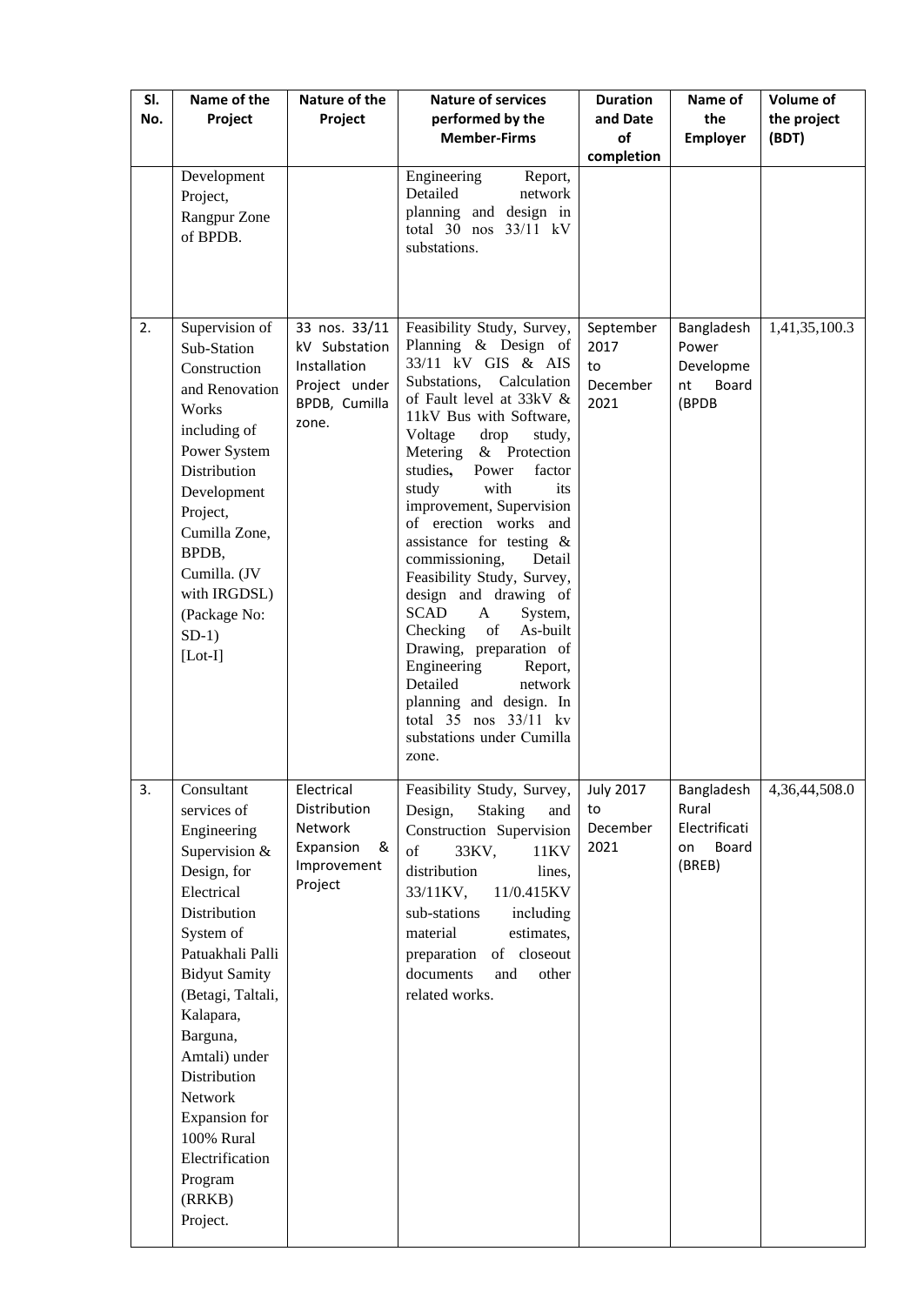| SI.<br>No. | Name of the<br>Project                                                                                                                                                                                                                                                                                                                                                     | Nature of the<br>Project                                                                 | <b>Nature of services</b><br>performed by the<br><b>Member-Firms</b>                                                                                                                                                                                                                                                                       | <b>Duration</b><br>and Date<br>of<br>completion | Name of<br>the<br><b>Employer</b>                             | <b>Volume of</b><br>the project<br>(BDT) |
|------------|----------------------------------------------------------------------------------------------------------------------------------------------------------------------------------------------------------------------------------------------------------------------------------------------------------------------------------------------------------------------------|------------------------------------------------------------------------------------------|--------------------------------------------------------------------------------------------------------------------------------------------------------------------------------------------------------------------------------------------------------------------------------------------------------------------------------------------|-------------------------------------------------|---------------------------------------------------------------|------------------------------------------|
|            |                                                                                                                                                                                                                                                                                                                                                                            |                                                                                          |                                                                                                                                                                                                                                                                                                                                            |                                                 |                                                               |                                          |
| 4.         | Consultant<br>services of<br>Engineering<br>Supervision &<br>Design, for<br>Electrical<br>Distribution<br>System of<br>Patuakhali Palli<br><b>Bidyut Samity</b><br>(Dumki,<br>Mirzagonj,<br>Patuakhali<br>Sadar, Baufal,<br>Galachipa,<br>Dashmina)<br>under<br>Distribution<br>Network<br>Expansion for<br>100% Rural<br>Electrification<br>Program<br>(RRKB)<br>Project. | Electrical<br>Distribution<br><b>Network</b><br>Expansion<br>&<br>Improvement<br>Project | Feasibility Study, Survey,<br>Design,<br><b>Staking</b><br>and<br>Construction Supervision<br>of<br>33KV,<br>11KV<br>distribution<br>lines,<br>11/0.415KV<br>33/11KV,<br>sub-stations,<br>complete<br>design<br>substation<br>$\&$<br>material<br>planning,<br>estimates, preparation of<br>closeout documents and<br>other related works. | <b>July 2017</b><br>to<br>December<br>2021      | Bangladesh<br>Rural<br>Electrificati<br>Board<br>on<br>(BREB) | 4,43,13,240.0                            |
| 5.         | Consultant<br>services of<br>Engineering<br>Supervision &<br>Design, for<br>Electrical<br>Distribution<br>System of<br>Nilphamari<br>Palli Bidyut<br>Samity Under<br>"Distribution<br>Network<br>Expansion for<br>100% Rural<br>Electrification<br>Program<br>(RRKB)"<br>Project                                                                                           | Electrical<br>Distribution<br>Network<br>Expansion<br>&<br>Improvement<br>Project        | Feasibility Study, Survey,<br>Design,<br><b>Staking</b><br>and<br>Construction Supervision<br>of<br>33KV,<br>11KV<br>distribution<br>lines,<br>33/11KV,<br>11/0.415KV<br>sub-stations, Protection &<br>metering study, material<br>estimates, preparation of<br>closeout documents and<br>other related works.                             | <b>July 2017</b><br>to<br>December<br>2021      | Bangladesh<br>Rural<br>Electrificati<br>Board<br>on<br>(BREB) | 2,22,49,048.0                            |
| 6.         | Consultant<br>Services for<br>Engineering<br>Supervision &                                                                                                                                                                                                                                                                                                                 | Up-gradation,<br>Rehabilitation<br>&<br>Intensification<br>оf<br>Electrical              | Preparation of Feasibility<br>study, inventory<br>sheet,<br>workplan, designing new<br>upgradation<br>staking<br>$\&$                                                                                                                                                                                                                      | April 2017<br>to<br>June 2021                   | Bangladesh<br>Rural<br>Electrificati<br>Board<br>on<br>(BREB) | 91,38,642.0                              |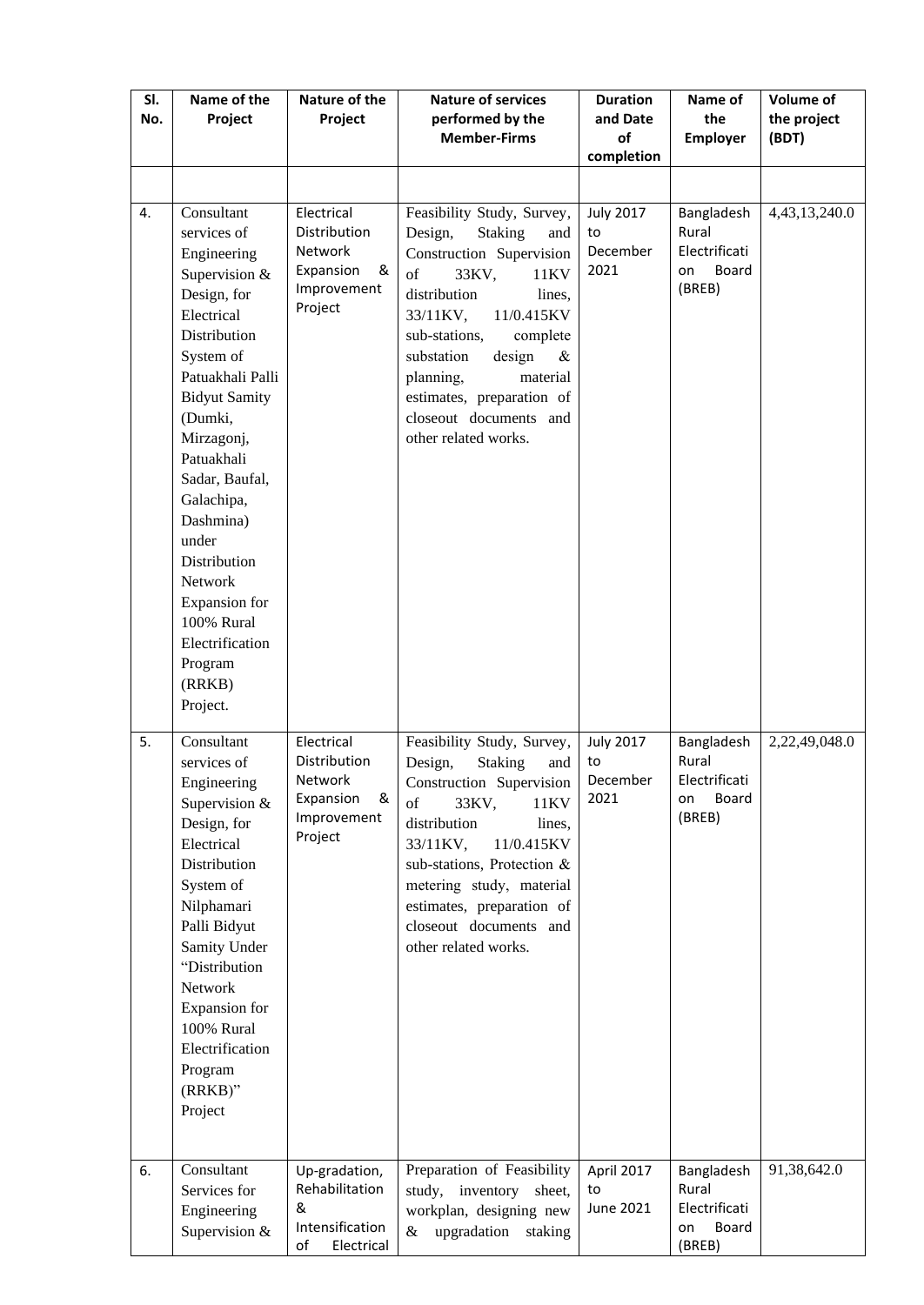| SI.<br>No. | Name of the<br>Project     | Nature of the<br>Project         | <b>Nature of services</b><br>performed by the<br><b>Member-Firms</b>             | <b>Duration</b><br>and Date<br>of | Name of<br>the<br><b>Employer</b> | Volume of<br>the project<br>(BDT) |
|------------|----------------------------|----------------------------------|----------------------------------------------------------------------------------|-----------------------------------|-----------------------------------|-----------------------------------|
|            |                            |                                  |                                                                                  | completion                        |                                   |                                   |
|            | Design for                 | Distribution                     | sheet for new and existing                                                       |                                   |                                   |                                   |
|            | Electrical                 | System                           | 33 kV, 11 kV, 11/0.415                                                           |                                   |                                   |                                   |
|            | Distribution               |                                  | kV, 6.35/0.230kV line,                                                           |                                   |                                   |                                   |
|            | system of                  |                                  | designing and block load                                                         |                                   |                                   |                                   |
|            | Mymensingh                 |                                  | study of 33/11 kV new                                                            |                                   |                                   |                                   |
|            | PBS-3 under                |                                  | and<br>upgradation                                                               |                                   |                                   |                                   |
|            | "Up-gradation,             |                                  | substations.<br>Preparation                                                      |                                   |                                   |                                   |
|            | Rehabilitation             |                                  | of conversion planning                                                           |                                   |                                   |                                   |
|            | $\&$<br>Intensification    |                                  | for $1\varphi$ LT to $1\varphi$ HT, $1\varphi$<br>HT to $3\varphi$ HT, conductor |                                   |                                   |                                   |
|            | of Distribution            |                                  | change etc. Preparation of                                                       |                                   |                                   |                                   |
|            | System                     |                                  | $&$ Bill<br>estimate<br>of                                                       |                                   |                                   |                                   |
|            | (Dhaka,                    |                                  | Quantity<br>(BOQ)<br>as                                                          |                                   |                                   |                                   |
|            | Mymensingh,                |                                  | required.<br>Construction                                                        |                                   |                                   |                                   |
|            | Chittagong &               |                                  | supervision of 33 kV, 11                                                         |                                   |                                   |                                   |
|            | Sylhet                     |                                  | kV, 6.35 kV, 0.230 kV                                                            |                                   |                                   |                                   |
|            | Divisions)"                |                                  | distribution lines, 33/11                                                        |                                   |                                   |                                   |
|            | Project.                   |                                  | $kV$ , $11/0.451$<br>kV,                                                         |                                   |                                   |                                   |
|            |                            |                                  | 6.35/0.230 kV substation                                                         |                                   |                                   |                                   |
|            |                            |                                  | including preparation of                                                         |                                   |                                   |                                   |
|            |                            |                                  | As-built staking sheet for                                                       |                                   |                                   |                                   |
|            |                            |                                  | new and integrated lines.                                                        |                                   |                                   |                                   |
|            |                            |                                  | Preparation of closeout<br>document<br>and<br>other                              |                                   |                                   |                                   |
|            |                            |                                  | related works.                                                                   |                                   |                                   |                                   |
|            |                            |                                  |                                                                                  |                                   |                                   |                                   |
| 7.         | Consultant                 | Up-gradation,                    | Preparation of Feasibility                                                       | April 2017                        | Bangladesh                        | 1,06,04,611.0                     |
|            | Services for               | Rehabilitation                   | study, inventory<br>sheet,                                                       | to                                | Rural                             |                                   |
|            | Engineering                | &                                | workplan, designing new                                                          | June 2021                         | Electrificati                     |                                   |
|            | Supervision &              | Intensification<br>of Electrical | & upgradation staking                                                            |                                   | Board<br>on<br>(BREB)             |                                   |
|            | Design for                 | Distribution                     | sheet for new and existing                                                       |                                   |                                   |                                   |
|            | Electrical<br>Distribution | System                           | 33 kV, 11 kV, 11/0.415                                                           |                                   |                                   |                                   |
|            | system of                  |                                  | kV, 6.35/0.230kV line,<br>designing and block load                               |                                   |                                   |                                   |
|            | Nilphamari                 |                                  | study of 33/11 kV new                                                            |                                   |                                   |                                   |
|            | PBS under                  |                                  | and<br>upgradation                                                               |                                   |                                   |                                   |
|            | "Up-gradation,             |                                  | substations.<br>Preparation                                                      |                                   |                                   |                                   |
|            | Rehabilitation             |                                  | of conversion planning                                                           |                                   |                                   |                                   |
|            | $\&$                       |                                  | for $1\varphi$ LT to $1\varphi$ HT, $1\varphi$                                   |                                   |                                   |                                   |
|            | Intensification            |                                  | HT to 3 <sub>0</sub> HT, conductor                                               |                                   |                                   |                                   |
|            | of Distribution            |                                  | change etc. Preparation of                                                       |                                   |                                   |                                   |
|            | System                     |                                  | estimate<br>Bill<br>$\&$<br>of                                                   |                                   |                                   |                                   |
|            | (Rajshahi,                 |                                  | Quantity (BOQ)<br>as                                                             |                                   |                                   |                                   |
|            | Rangpur,                   |                                  | required.<br>Construction                                                        |                                   |                                   |                                   |
|            | Khulna &                   |                                  | supervision of 33 kV, 11                                                         |                                   |                                   |                                   |
|            | <b>Barisal</b>             |                                  | kV, 6.35 kV, 0.230 kV                                                            |                                   |                                   |                                   |
|            | Divisions)"<br>Project.    |                                  | distribution lines, 33/11<br>$kV$ , 11/0.451<br>kV,                              |                                   |                                   |                                   |
|            |                            |                                  | 6.35/0.230 kV substation                                                         |                                   |                                   |                                   |
|            |                            |                                  | including preparation of                                                         |                                   |                                   |                                   |
|            |                            |                                  | As-built staking sheet for                                                       |                                   |                                   |                                   |
|            |                            |                                  | new and integrated lines.                                                        |                                   |                                   |                                   |
|            |                            |                                  | Preparation of closeout                                                          |                                   |                                   |                                   |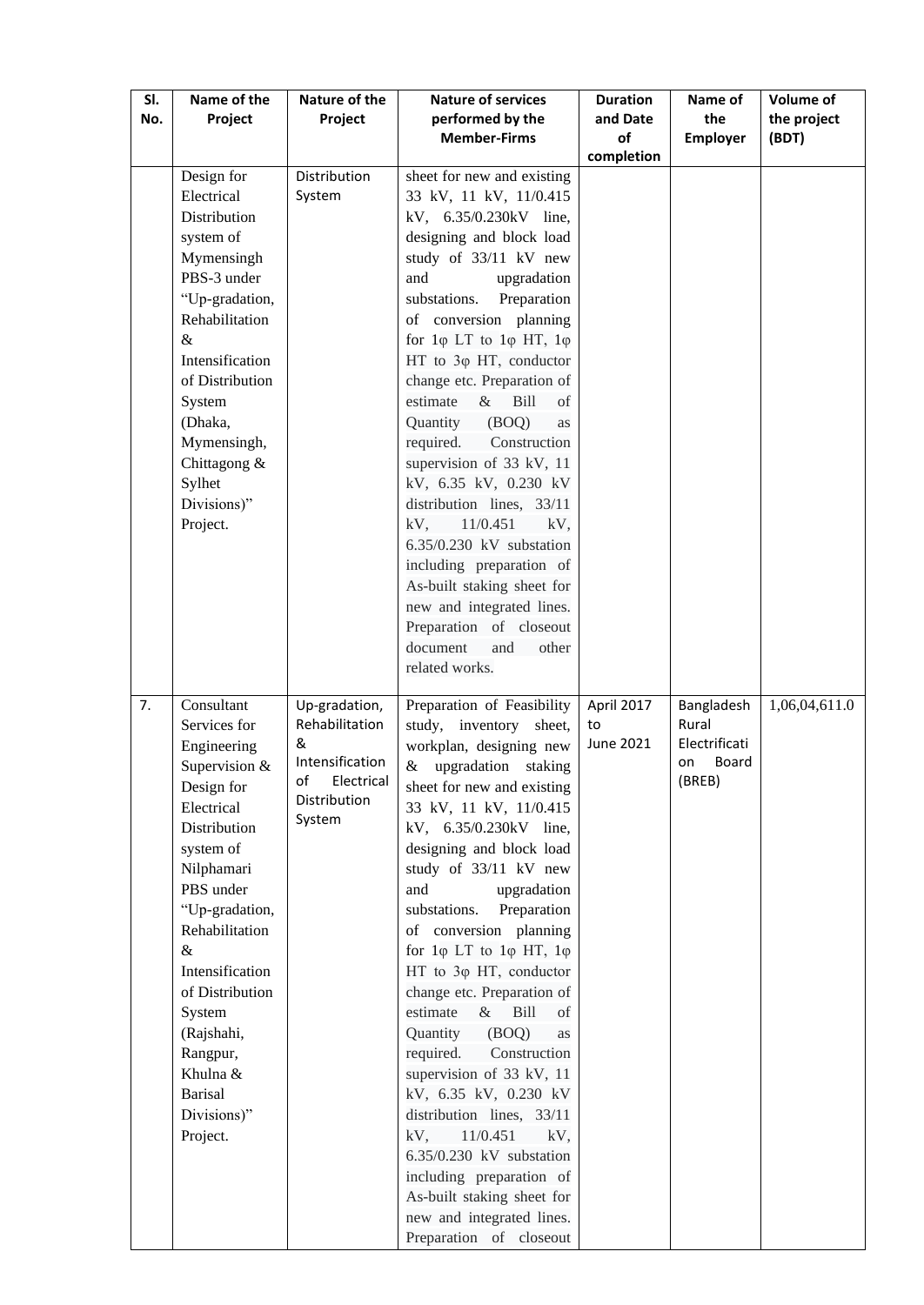| SI.<br>No. | Name of the<br>Project                                                                                                                                                                                                                                                                                                         | Nature of the<br>Project                                                                              | <b>Nature of services</b><br>performed by the<br><b>Member-Firms</b>                                                                                                                                                                                                                                                                                                                                                                                                                                                                                                                                                                                                                                                                                                                                                                             | <b>Duration</b><br>and Date<br>of<br>completion | Name of<br>the<br><b>Employer</b>                             | <b>Volume of</b><br>the project<br>(BDT) |
|------------|--------------------------------------------------------------------------------------------------------------------------------------------------------------------------------------------------------------------------------------------------------------------------------------------------------------------------------|-------------------------------------------------------------------------------------------------------|--------------------------------------------------------------------------------------------------------------------------------------------------------------------------------------------------------------------------------------------------------------------------------------------------------------------------------------------------------------------------------------------------------------------------------------------------------------------------------------------------------------------------------------------------------------------------------------------------------------------------------------------------------------------------------------------------------------------------------------------------------------------------------------------------------------------------------------------------|-------------------------------------------------|---------------------------------------------------------------|------------------------------------------|
|            |                                                                                                                                                                                                                                                                                                                                |                                                                                                       | document<br>and<br>other<br>related works.                                                                                                                                                                                                                                                                                                                                                                                                                                                                                                                                                                                                                                                                                                                                                                                                       |                                                 |                                                               |                                          |
| 8.         | Consultant<br>Services for<br>Engineering<br>Supervision &<br>Design for<br>Electrical<br>Distribution<br>system of<br>Patuakhali PBS<br>under "Up-<br>gradation,<br>Rehabilitation<br>$\&$<br>Intensification<br>of Distribution<br>System<br>(Rajshahi,<br>Rangpur,<br>Khulna &<br><b>Barisal</b><br>Divisions)"<br>Project. | Up-gradation,<br>Rehabilitation<br>&<br>Intensification<br>of<br>Electrical<br>Distribution<br>System | Preparation of Feasibility<br>study, inventory sheet,<br>workplan, designing new<br>& upgradation staking<br>sheet for new and existing<br>33 kV, 11 kV, 11/0.415<br>kV, 6.35/0.230kV line,<br>designing and block load<br>study of 33/11 kV new<br>and<br>upgradation<br>substations.<br>Preparation<br>of conversion planning<br>for $1\varphi$ LT to $1\varphi$ HT, $1\varphi$<br>HT to 3 <sub>0</sub> HT, conductor<br>change etc. Preparation of<br>estimate<br>$&$ Bill<br>of<br>Quantity (BOQ)<br>as<br>required.<br>Construction<br>supervision of 33 kV, 11<br>kV, 6.35 kV, 0.230 kV<br>distribution lines, 33/11<br>$kV$ , 11/0.451<br>kV,<br>6.35/0.230 kV substation<br>including preparation of<br>As-built staking sheet for<br>new and integrated lines.<br>Preparation of closeout<br>document<br>other<br>and<br>related works. | April 2017<br>to<br>June 2021                   | Bangladesh<br>Rural<br>Electrificati<br>Board<br>on<br>(BREB) | 1,47,43,599.0                            |
| 9.         | Consulting<br>services for the<br><b>Electrical Line</b><br>Design and<br>Supervision of<br>Mymensingh<br>Palli Bidyut<br>Samity-03<br>under "Up-<br>gradation of<br>Rural<br>Electricity<br>Distribution<br>System<br>(UREDS)<br>project.                                                                                     | Electricity<br>Distribution<br>System<br>Up-<br>gradation<br>Project                                  | Survey, Planning, design,<br>Preparation of staking<br>sheet, bill of materials &<br>specification,<br>Construction supervision<br>of 33KV, 11/0.415 KV,<br>6.35/0.24 KV distribution<br>lines<br>and 33/11 KV,<br>11/0.415<br>and 6.35/0.24<br>KV<br>substations<br>Renovation of 33/11KV,<br>and LT line. Conversion<br>of<br>line<br>including<br>inspection of materials<br>workmanship<br>and<br>of<br>Bill<br>of<br>contractor.<br>materials<br>for<br>reconductoring<br>/dismantling/conversion<br>/neutral installation in line                                                                                                                                                                                                                                                                                                          | December<br>2014<br>to<br>June 2021             | Bangladesh<br>Rural<br>Electrificati<br>Board<br>on<br>(BREB) | 83,69,284.1                              |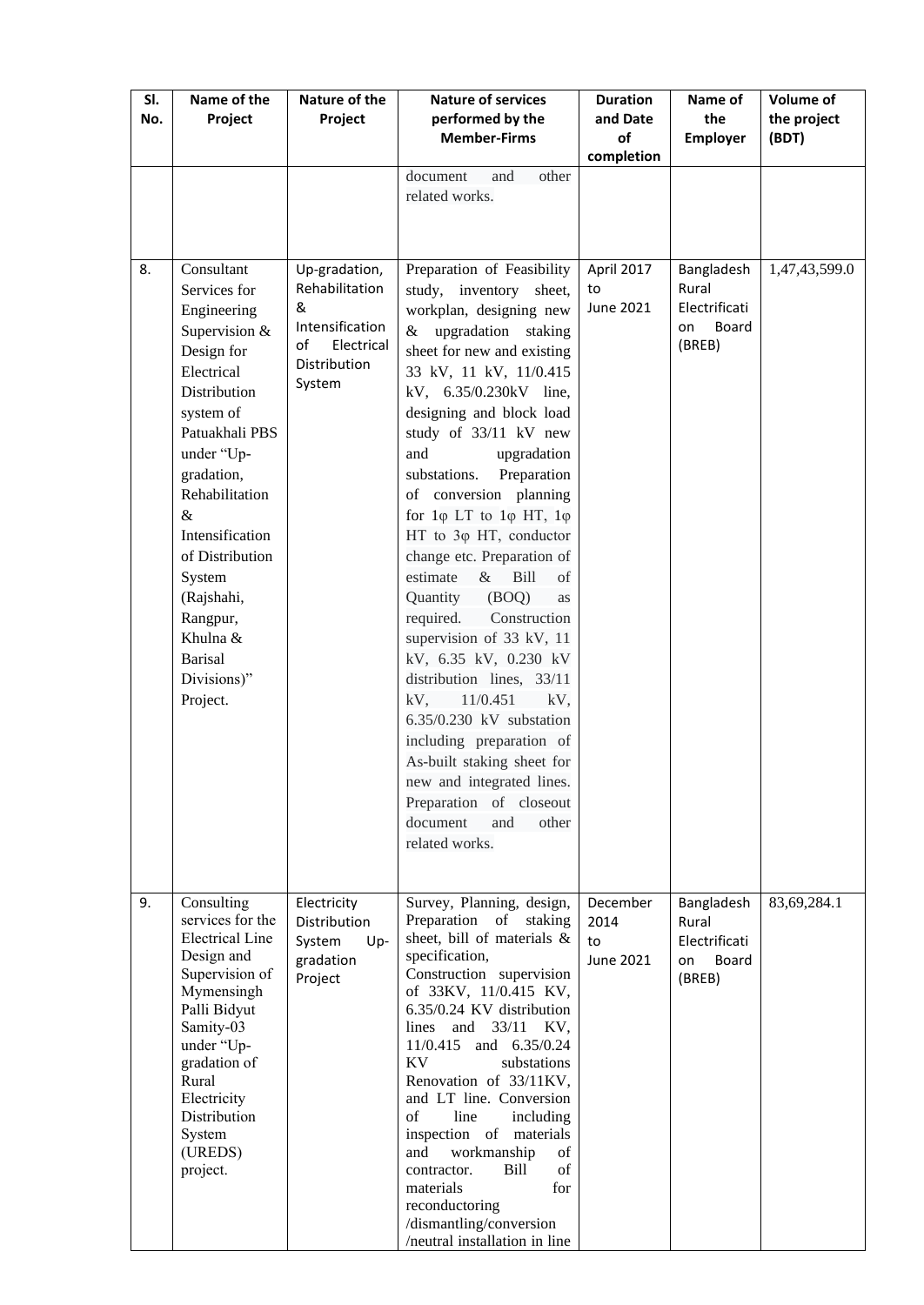| SI.<br>No. | Name of the<br>Project                                                                                                                                                                       | Nature of the<br>Project | <b>Nature of services</b><br>performed by the<br><b>Member-Firms</b>                                                                                                                                                                                                                                                                                                                                                                                                                                                                                                                                                                                                                          | <b>Duration</b><br>and Date<br>οf<br>completion | Name of<br>the<br><b>Employer</b>             | Volume of<br>the project<br>(BDT) |
|------------|----------------------------------------------------------------------------------------------------------------------------------------------------------------------------------------------|--------------------------|-----------------------------------------------------------------------------------------------------------------------------------------------------------------------------------------------------------------------------------------------------------------------------------------------------------------------------------------------------------------------------------------------------------------------------------------------------------------------------------------------------------------------------------------------------------------------------------------------------------------------------------------------------------------------------------------------|-------------------------------------------------|-----------------------------------------------|-----------------------------------|
|            |                                                                                                                                                                                              |                          | including preparation of<br>closeout<br>documents.<br>Survey, data collection,<br>preparation<br>and<br>documentation of profile<br>drawing with single line<br>drawing etc. which has<br>been used for ESMF<br>(Environmental & Social<br>Management Framework)<br>implementation<br><b>as</b><br>required.                                                                                                                                                                                                                                                                                                                                                                                  |                                                 |                                               |                                   |
| 10.        | Retainer<br>Consultancy<br>services of<br>Engineering<br>Supervision &<br>Design for<br>Electrical<br>Distribution<br>System<br>including<br>Feasibility<br>study of<br>Mymensingh<br>PBS-3. |                          | Feasibility<br>study,<br>Planning, design, Staking,<br>Preparation of bill of<br>materials & specification,<br>Construction supervision<br>of 33KV, 11/0.415 KV,<br>6.35/0.24 KV distribution<br>lines and 33/11 KV Sub-<br>station and 11/0.415 or<br>6.35/0.24 KV sub-stations<br>within<br>whole<br>Mymensingh district of<br>area including Feasibility<br>Environmental<br>Study,<br>study, Survey, all types of<br>studies<br>electrical<br>like<br>improvement of Power<br>system, System loss, SL<br>study, VD study, Short<br>circuit study, Protection<br>Co-ordination<br>study,<br>Power<br>factor<br>improvement study and<br>all other related studies as<br>and when required. | September<br>2018<br>to<br><b>June 2019</b>     | Mymensin<br>Palli<br>gh<br>Bidyut<br>Samity-3 | 1,16,65,618.0                     |

*\* You may use additional papers, if required.*